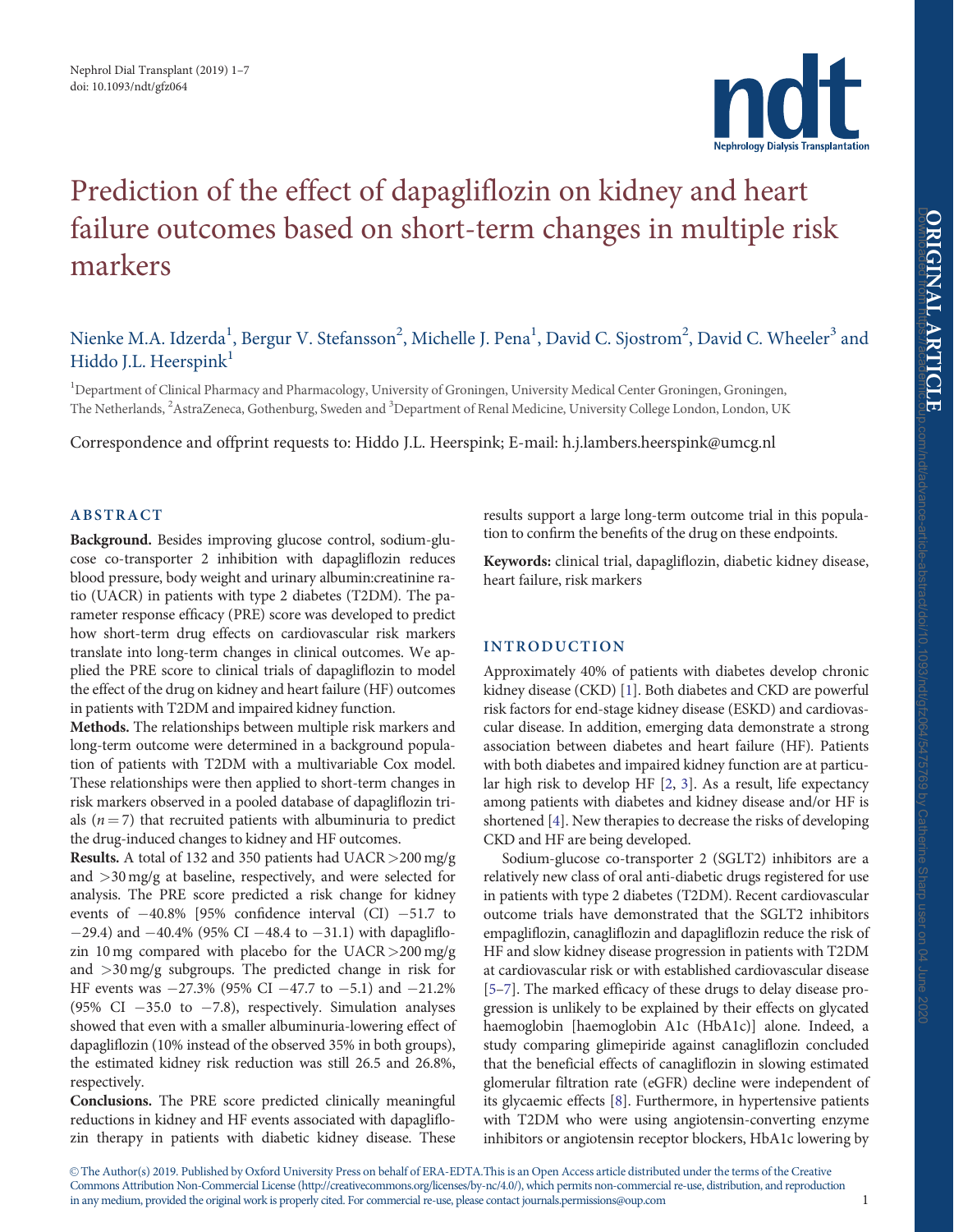<span id="page-1-0"></span>dapagliflozin only modestly explained the overall 35% reduction in the urine albumin:creatinine ratio (UACR) [\[9](#page-5-0)]. The multiple effects of SGLT2 inhibition, including reductions in body weight, blood pressure (BP), albuminuria and uric acid, in addition to reducing HbA1c, may contribute to the reduction in HF and kidney events observed in prior studies [[9–11](#page-5-0)].

Because SGLT2 inhibition has effects on multiple cardiovascular risk markers, integrating changes in these multiple effects as opposed to using HbA1c alone to predict the long-term effect of SGLT2 inhibitors on kidney and HF outcomes seems sensible. The multiple parameter response efficacy (PRE) score is an algorithm that has been developed to translate the effect of an intervention on multiple risk markers into a predicted longterm risk change on clinical outcomes [\[10](#page-5-0)]. The PRE score was developed in clinical trials of renin–angiotensin–aldosterone system (RAAS) intervention and subsequently validated in clinical trials of renin–angiotensin–aldosterone system intervention, peroxisome proliferator-activated receptor  $\gamma$  agonists and endothelin receptor antagonists [\[12–14](#page-6-0)].

Randomized controlled trials investigating the long-term effects of SGLT2 inhibition in patients with CKD are currently ongoing. The aim of this study was to apply the PRE score to Phase 3 clinical trials with the SGLT2 inhibitor dapagliflozin in order to predict the potential benefit of dapagliflozin on kidney and HF outcomes in patients with T2DM and CKD.

## MATERIALS AND METHODS

## Data sources and patient population

Individual patient data were selected from a pooled database of Phase 3 dapagliflozin clinical trials  $(n = 7)$  with an eGFR between 25 and 60 mL/min/1.73 m<sup>2</sup> and UACR  $>$ 30 mg/g [\(Supplementary data](https://academic.oup.com/ndt/article-lookup/doi/10.1093/ndt/gfz064#supplementary-data), [Table S1\)](https://academic.oup.com/ndt/article-lookup/doi/10.1093/ndt/gfz064#supplementary-data). The study designs of these trials have been previously published [[15–21](#page-6-0)]. Patients were then stratified into two groups, those with UACR  $>30$  mg/g  $(n = 350)$  and those with UACR >200 mg/g  $(n = 132)$ , in order to test the PRE score at varying levels of albuminuria. Patients with impaired eGFR and elevated albuminuria were selected, as this population is also enrolled in the ongoing kidney outcome trials.

Individual patient data from the placebo arm of the Aliskiren Trial in Type 2 Diabetes Using Cardio-Renal Endpoints (ALTITUDE) were used for the background population to model the risk relations for different cardiovascular risk markers with kidney and HF outcomes. The design of ALTITUDE has been previously published [\[22](#page-6-0)]. This population included patients with T2DM and CKD (defined as eGFR between 25 and 60 mL/  $min/1.73$   $m^2$ ) with various degrees of albuminuria [UACR  $>$ 30 mg/g (n = 2163) and UACR  $>$  200 mg/g (n = 1341)].

## Endpoint definition

The kidney outcome was defined as a composite of ESKD and a confirmed doubling of serum creatinine. The HF outcome was defined as hospitalization due to congestive heart failure (CHF).

#### Risk marker selection

Parameters measured in the intention-to-treat population of the dapagliflozin Phase 3 trials that were previously identified as risk markers for kidney or HF outcomes and have been shown to change with SGLT2 treatment were used for analysis. These included Glycated haemoglobin (HbA1c), systolic BP, UACR, body weight, haemoglobin (Hb), high-density lipoprotein cholesterol (HDL-C), low-density lipoprotein cholesterol (LDL-C), serum albumin, calcium, potassium, phosphate and uric acid. The UACR was measured in an untimed random spot urine sample.

#### Statistical analysis

A Cox proportional hazards model was used to estimate the coefficients and hazard ratios associated with each risk marker for the first recorded kidney or HF event. The regression coefficients for each risk marker were taken and used as weights for the risk equation for kidney and HF outcomes. First, risk marker–outcome relationships were calculated in ALTITUDE over a median follow-up of 2.8 years. These calculated risk marker–outcome relationships were then applied to the baseline and Week 24 (Month 6) biomarker measurements of patients selected from the dapagliflozin trials to estimate the risk of kidney and HF outcomes at both time points. The mean difference in the predicted risk in the dapagliflozin arm, adjusted for the mean difference in the predicted risk in the placebo arm, represents the PRE score and reflects an estimation of the expected kidney and HF risk reduction conferred by dapagliflozin treatment.

Risk marker–outcome relationships were calculated in patients from the ALTITUDE background population with UACR  $>200 \text{ mg/g}$   $(n = 1341)$  and UACR  $>30 \text{ mg/g}$  $(n = 2641)$ . These relationships were applied to patients included in the dapagliflozin Phase 3 trials with UACR >200 mg/ g ( $n = 92$ ) and UACR > 30 mg/g ( $n = 260$ ), respectively. The PRE score was calculated for subjects in the dapagliflozin Phase 3 trials in which all risk markers were measured at baseline and follow-up. To evaluate the influence of missing data, we applied multiple imputations to the data from the dapagliflozin Phase 3 programme by using a multilevel linear model (from the R package 'mice'; R Foundation for Statistical Computing, Vienna, Austria, [www.r-project.org\)](http://www.r-project.org). Since the short-term change in albuminuria is a strong predictor of kidney outcomes, we performed a simulation analysis to estimate the change in the risk of kidney outcomes at various levels of albuminuria reduction.

Means and standard deviations (SDs) are provided for variables with a normal distribution, whereas medians and first and third quartiles are provided for variables with a skewed distribution. Categorical variables are reported as frequencies and percentages. For continuous variables that are not normally distributed, such as UACR, a natural log transformation was applied before analysis. Two-sided P-values  $< 0.05$  indicated statistical significance. All statistical analyses were conducted with R version 3.0.1.

## RESULTS

In the background dataset derived from ALTITUDE, 172 (8.0%) patients experienced a kidney event and 120 (5.5%) patients were hospitalized for CHF during a median follow-up of 2.8 years.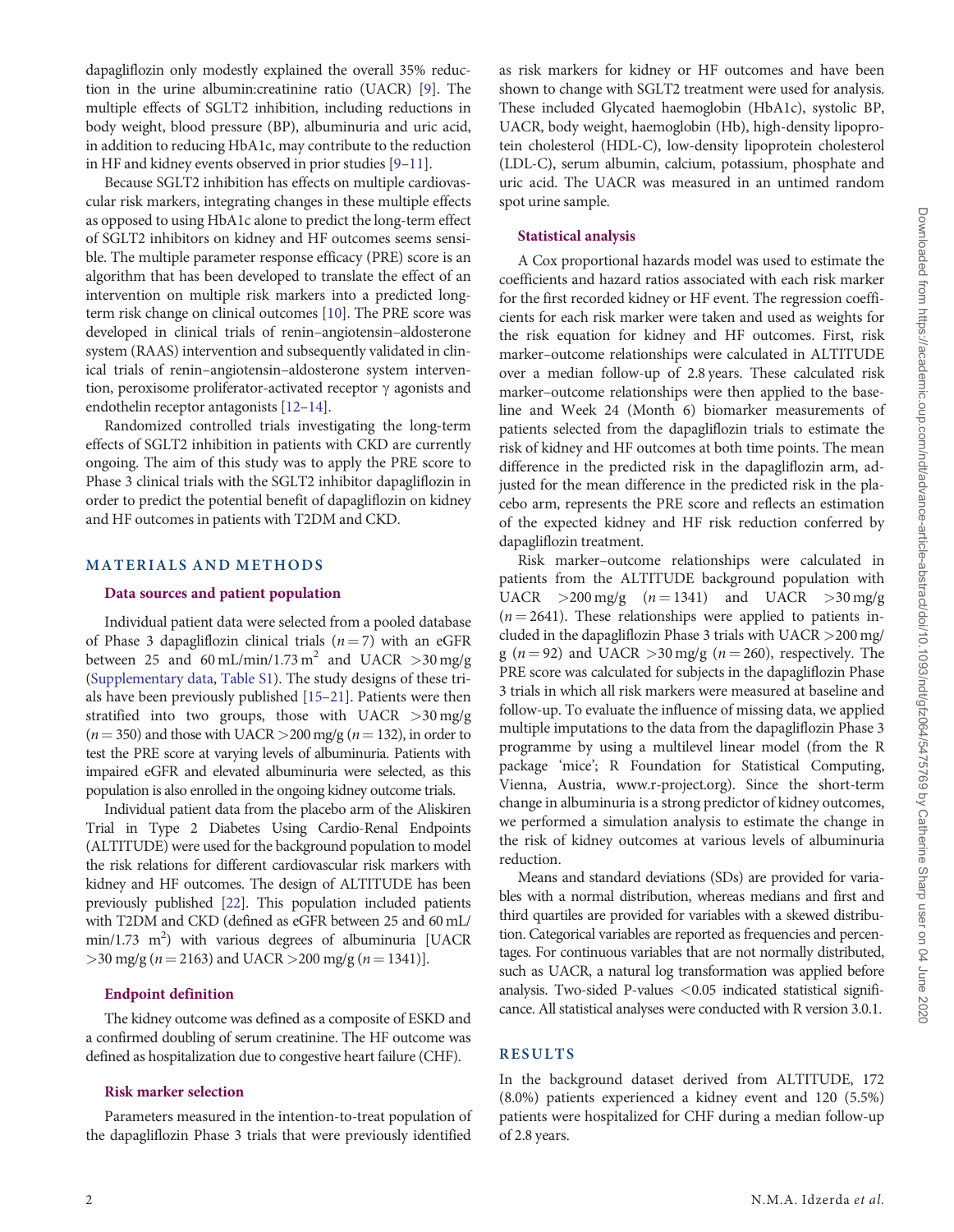| Table 1. Baseline characteristics of the background population from ALTITUDE and the dapagliflozin Phase 3 programme participants included in the |  |  |
|---------------------------------------------------------------------------------------------------------------------------------------------------|--|--|
| analysis for the subgroup with $UACR > 200$ mg/g                                                                                                  |  |  |

|                             | Background population<br>$(n=1341)$ | Placebo<br>$(n=31)$ | DAPA 5 mg<br>$(n=33)$ | DAPA 10 mg<br>$(n=28)$ | $P-valuea$ |
|-----------------------------|-------------------------------------|---------------------|-----------------------|------------------------|------------|
| Demographic characteristics |                                     |                     |                       |                        |            |
| Age (years)                 | 63.0(9.6)                           | 64.4 (7.7)          | 63.5(7.5)             | 62.0(9.5)              | 0.35       |
| Female, $n$ $(\%)$          | 411(31)                             | 9(29)               | 13(38)                | 6(21)                  | 1.00       |
| Race, $n$ $(\%)$            |                                     |                     |                       |                        | 0.68       |
| Caucasian                   | 641 (48)                            | 27(87)              | 26(77)                | 24 (86)                |            |
| Black                       | 47(4)                               | 0(0)                | 1(3)                  | 2(7)                   |            |
| Asian                       | 530 (39)                            | 2(7)                | 2(6)                  | 1(4)                   |            |
| Other                       | 123(9)                              | 2(7)                | 4(12)                 | 1(4)                   |            |
| Clinical characteristics    |                                     |                     |                       |                        |            |
| $HbA1c$ $%$                 | 7.8(1.6)                            | 8.4(0.9)            | 8.5(1.0)              | 8.2(0.9)               | 0.94       |
| Systolic BP (mmHg)          | 139(17)                             | 141(15)             | 143.2 (19.4)          | 143.7(19.6)            | 0.47       |
| $UACR$ (mg/g), median (IQR) | 869 (385-1795)                      | $618(353 - 980)$    | 696 (449-1835)        | 576 (388-1028)         | 0.23       |
| Weight (kg)                 | 81.0(19)                            | 98.4 (20)           | 90.2(15.0)            | 99.2 (19.3)            | 0.31       |
| Hb(g/dL)                    | 12.7(1.8)                           | 13.4(1.8)           | 13.2(1.3)             | 13.4(1.6)              | 0.76       |
| $HDL$ (mg/dL)               | 45.9(13.7)                          | 41.7(9.5)           | 39.4(11.5)            | 41.8(8.6)              | 0.59       |
| $LDL$ (mg/dL)               | 102.6(39)                           | 87.9 (32)           | 106.9(43.8)           | 95.1(36.5)             | 0.11       |
| Albumin (g/dL)              | 4.1(0.4)                            | 4.3(0.3)            | 4.0(0.4)              | 4.2(0.3)               | 0.07       |
| Potassium (mmol/L)          | 4.6(0.5)                            | 4.6(0.4)            | 4.4(0.5)              | 4.6(0.5)               | 0.41       |
| Phosphate (mg/dL)           | 3.8(0.7)                            | 3.6(0.5)            | 3.7(0.6)              | 3.8(0.4)               | 0.47       |
| Uric acid (mg/dL)           | 7.2(1.7)                            | 6.7(1.7)            | 7.3(1.7)              | 7.5(1.9)               | 0.08       |
| Calcium (mg/dL)             | 9.3(0.5)                            | 9.6(0.4)            | 9.4(0.5)              | 9.6(0.5)               | 0.17       |

Values are presented as mean (SD) unless stated otherwise.

<sup>a</sup>P-value for the difference between placebo and dapagliflozin.

Baseline characteristics of the populations from ALTITUDE and the dapagliflozin trials with UACR  $>200$  mg/g and >30 mg/g are described in Table 1 and [Supplementary data](https://academic.oup.com/ndt/article-lookup/doi/10.1093/ndt/gfz064#supplementary-data), [Table S2](https://academic.oup.com/ndt/article-lookup/doi/10.1093/ndt/gfz064#supplementary-data), respectively.

#### Short-term changes in risk markers

Changes in risk markers in patients with UACR>200 mg/g after treatment with placebo and dapagliflozin 5 and 10 mg are shown in [Figure 1.](#page-3-0) In line with prior studies in patients with impaired kidney function, dapagliflozin modestly reduced HbA1c. Reductions in body weight, BP, uric acid and UACR and increases in Hb, albumin and phosphate were also observed. The direction and magnitude of the short-term changes in risk markers were similar in patients with UACR> 30mg/g [\(Supplementary data](https://academic.oup.com/ndt/article-lookup/doi/10.1093/ndt/gfz064#supplementary-data), [Figure S1](https://academic.oup.com/ndt/article-lookup/doi/10.1093/ndt/gfz064#supplementary-data)).

#### Predicted treatment effect

In patients with UACR>200 mg/g, the predicted risk change for the kidney endpoint with dapagliflozin based on the observed placebo-corrected change in HbA1c alone was  $-0.9\%$  $(-1.6-0.0)$  and  $-2.5\%$  (95% CI  $-4.5$  to  $-0.1$ ) with dapagliflozin 5 mg and 10 mg, respectively [\(Figure 2](#page-4-0)). Based on albuminurialowering effects alone, the predicted risk change in kidney endpoints was  $-34.1\%$  (95% CI  $-39.5$  to  $-27.3$ ) and  $-27.7\%$  (95%  $CI - 32.7$  to  $-22.0$ ), respectively. Integrating all short-term biomarker changes resulted in a predicted risk change of  $-40.6\%$  $(95\% \text{ CI } -52.3 \text{ to } -28.9) \text{ and } -40.8\% \text{ (95\% CI } -51.7 \text{ to }$ -29.4) with dapagliflozin 5 mg and 10 mg, respectively. The predicted risk change for hospitalization due to HF based on the PRE score was  $-23.8\%$  (95% CI  $-43.4$  to  $-4.7$ ) and  $-27.3\%$  (95% CI  $-47.7$  to  $-5.1$ ), respectively.

In patients with UACR >30 mg/g, the predicted risk change for the kidney endpoint was  $-47.6\%$  (95% CI  $-55.9$  to  $-37.1$ ) and  $-40.4\%$  (95% CI  $-48.1$  to  $-31.1$ ) after treatment with dapagliflozin 5 mg and 10 mg, respectively. The predicted risk change for hospitalizations due to HF was  $-23.4\%$  (95% CI  $-39.1$  to  $-7.4$ ) and  $-21.2\%$  (95% CI  $-35.0$  to  $-7.8$ ), respectively [\(Supplementary data](https://academic.oup.com/ndt/article-lookup/doi/10.1093/ndt/gfz064#supplementary-data), [Figure S1\)](https://academic.oup.com/ndt/article-lookup/doi/10.1093/ndt/gfz064#supplementary-data).

#### Simulations and sensitivity analyses

Since albuminuria change is a strong predictor for kidney outcomes, additional simulations were performed in order to predict the risk changes for varying levels of albuminuria changes induced by dapagliflozin ([Figure 3](#page-5-0)). These simulation analyses revealed that a 10% decrease in UACR, instead of the observed decrease of 35%, would have resulted in an estimated kidney risk reduction of 26.8 and 26.5% in patients with UACR >200 mg/g and >30 mg/g, respectively.

In a sensitivity analysis, we assessed the impact of missing values. In the dapagliflozin trials, data were missing in 9.5% of patients at baseline and in 25.1% of patients at Month 6. There were very few missing baseline data across the ALTITUDE background dataset  $(<0.01\%)$ . There were no differences in baseline characteristics between patients with complete biomarker data and the total selected population from the dapagliflozin trials ( $n = 350$ ). Short-term changes in risk markers in the analysis population remained similar after multiple imputations. In patients with UACR >200 mg/g, the predicted kidney risk changes with dapagliflozin 5 and 10 mg after multiple imputation were  $-44.1\%$  (95% CI  $-5.1$  to  $-32.6$ ) and  $-38.5\%$ (95% CI  $-47.2$  to  $-28.7$ ), respectively. The predicted risk changes for hospitalizations due to HF were  $-24.0\%$  (95% CI  $-46.0$  to  $-3.1$ ) and  $-24.7\%$  (95% CI  $-43.6$  to  $-5.0$ ),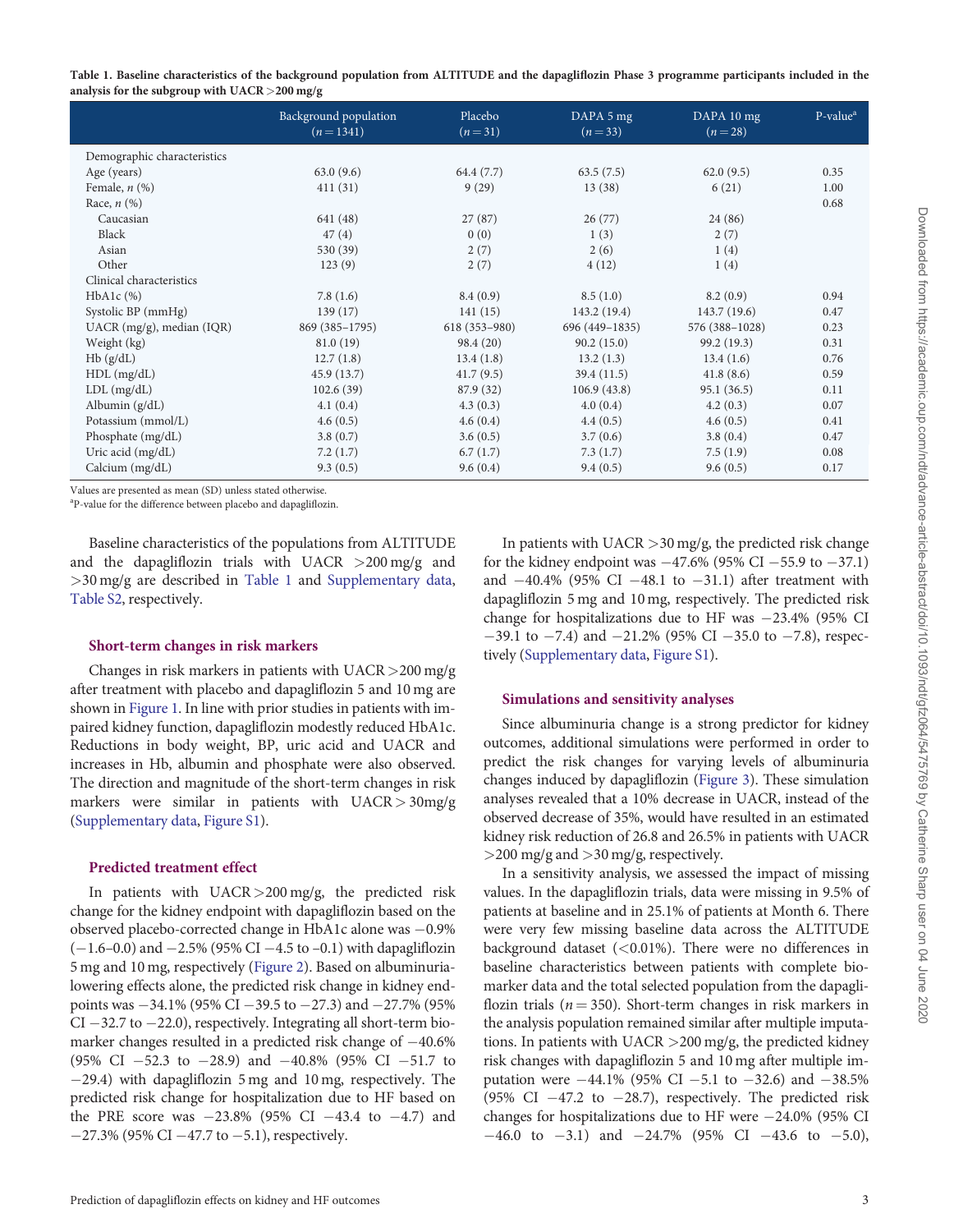<span id="page-3-0"></span>

FIGURE 1: Mean changes in risk markers from baseline to Month 6 in the included population of the dapagliflozin Phase 3 programme with  $UACR > 200$  mg/g. Changes are presented as mean ( $\pm$ 95% CI) and are given for placebo, dapagliflozin 5 mg and dapagliflozin 10 mg.

respectively ([Supplementary data](https://academic.oup.com/ndt/article-lookup/doi/10.1093/ndt/gfz064#supplementary-data), [Figure S2\)](https://academic.oup.com/ndt/article-lookup/doi/10.1093/ndt/gfz064#supplementary-data). After multiple imputations, predicted risk changes for kidney and HF outcomes for patients with UACR >30 mg/g did not differ from those in the main analysis without multiple imputations [\(Supplementary data](https://academic.oup.com/ndt/article-lookup/doi/10.1093/ndt/gfz064#supplementary-data), [Figure S3](https://academic.oup.com/ndt/article-lookup/doi/10.1093/ndt/gfz064#supplementary-data)).

## DISCUSSION

Changes in biomarkers can be used to monitor and predict the efficacy of therapies to decrease the risk of kidney and cardiovascular outcomes. In this study we used an algorithm that translates the short-term effect of an intervention on multiple risk markers into a predicted long-term risk change on clinical outcomes. The algorithm was used to predict the effect of dapagliflozin on kidney and HF outcomes in patients with T2DM and CKD. Our results indicate that treatment with dapagliflozin would confer considerable improvements in kidney and HF outcomes in these patients. These results support a large dapagliflozin outcome trial to confirm long-term safety and efficacy in reducing adverse clinical events.

As with most short-term clinical trials testing the effects of SGLT2 inhibitors, the dapagliflozin trials included in this study were primarily designed to assess the effects of dapagliflozin on HbA1c [\[15–17](#page-6-0), [19–21](#page-6-0), [23](#page-6-0)]. Our analysis suggests that glycaemic effects of dapagliflozin only modestly contribute in reducing the risk of kidney outcomes. Non-glycaemic effects of dapagliflozin, in particular the albuminuria-lowering properties, are probably more important contributors of the predicted effects on kidney outcomes. Indeed, prior studies have suggested that albuminuria lowering is a key to reducing kidney outcomes [\[24,](#page-6-0) [25](#page-6-0)].

A meta-analysis of cardiovascular events across the dapagliflozin Phases 2b and 3 programmes suggested beneficial effects of dapagliflozin on cardiovascular and HF outcomes [\[26\]](#page-6-0). In line with these results, empagliflozin reduced the occurrence of hospitalization for HF by 35% in the Empagliflozin Cardiovascular Outcome Event Trial in Type 2 Diabetes Mellitus Patients–Removing Excess Glucose and by 39% in the subgroup of patients with diabetes and kidney disease [[27\]](#page-6-0). Likewise, another large-scale cardiovascular outcome study, the Canagliflozin Cardiovascular Assessment Study, reported a decrease in hospitalization for HF of 33% in patients randomized to canagliflozin versus placebo [\[7\]](#page-5-0). The recently completed Dapagliflozin Effect on Cardiovascular Events–Thrombolysis in Myocardial Infarction 58 trial investigated the effects of dapagliflozin in patients at high cardiovascular risk and reported that dapagliflozin reduced the occurrence of the composite kidney outcome by 47%. Furthermore, risk for hospitalization due to HF decreased by 27% on dapagliflozin [[5](#page-5-0)]. A meta-analysis of the three cardiovascular outcome trials confirmed the consistent and strong effect of SGLT2 inhibitors in reducing the risk of hospitalization for HF and progression of renal disease [\[28\]](#page-6-0). These observed effects are very similar to our PRE score predictions in patients with elevated albuminuria. The ongoing Dapagliflozin on Renal Outcomes and Cardiovascular Mortality in Patients with Chronic Kidney Disease trial, described in the companion article, will provide a more clear answer whether the predicted effects of dapagliflozin in patients with CKD are accurate (clinicaltrials.gov identifier NCT03036150).

Although the mechanisms underlying the multipotent action of SGLT2 inhibitors are not completely understood, several lines of evidence suggest that the normalization of tubuloglomerular feedback plays a key role in the renoprotective effects [[29](#page-6-0)]. In addition, dapagliflozin-induced natriuretic/osmotic diuresis and the resultant volume contraction may contribute to enhanced fluid clearance from the interstitial space and explain the reduction in HF risk [[30–32\]](#page-6-0). However, the favourable cardiorenal effects of dapagliflozin are potentially counterbalanced by other non-beneficial effects, including alterations in calcium and phosphate homeostasis [\[33](#page-6-0)]. Prior studies have shown modest increases in phosphate during dapagliflozin therapy that were explained by increased activity of the  $Na_3^+$ -PO $_4^3^$ transporter, leading to a reduction in phosphate clearance and compensatory increases in parathyroid hormone and fibroblast growth factor 23 [[33–35](#page-6-0)]. The increase in serum phosphate levels observed in our analysis translated into a small increase in estimated kidney and HF risk. Yet the benefits associated with improvements in multiple risk markers outweighed this small increase in risk.

What is the applicability of the PRE score for future clinical trials and patient care? Changes in single risk markers often insufficiently predict the long-term drug effect on clinical outcomes, as shown by multiple clinical trials [\[22,](#page-6-0) [36–38](#page-6-0)]. Integrating multiple short-term risk marker changes has the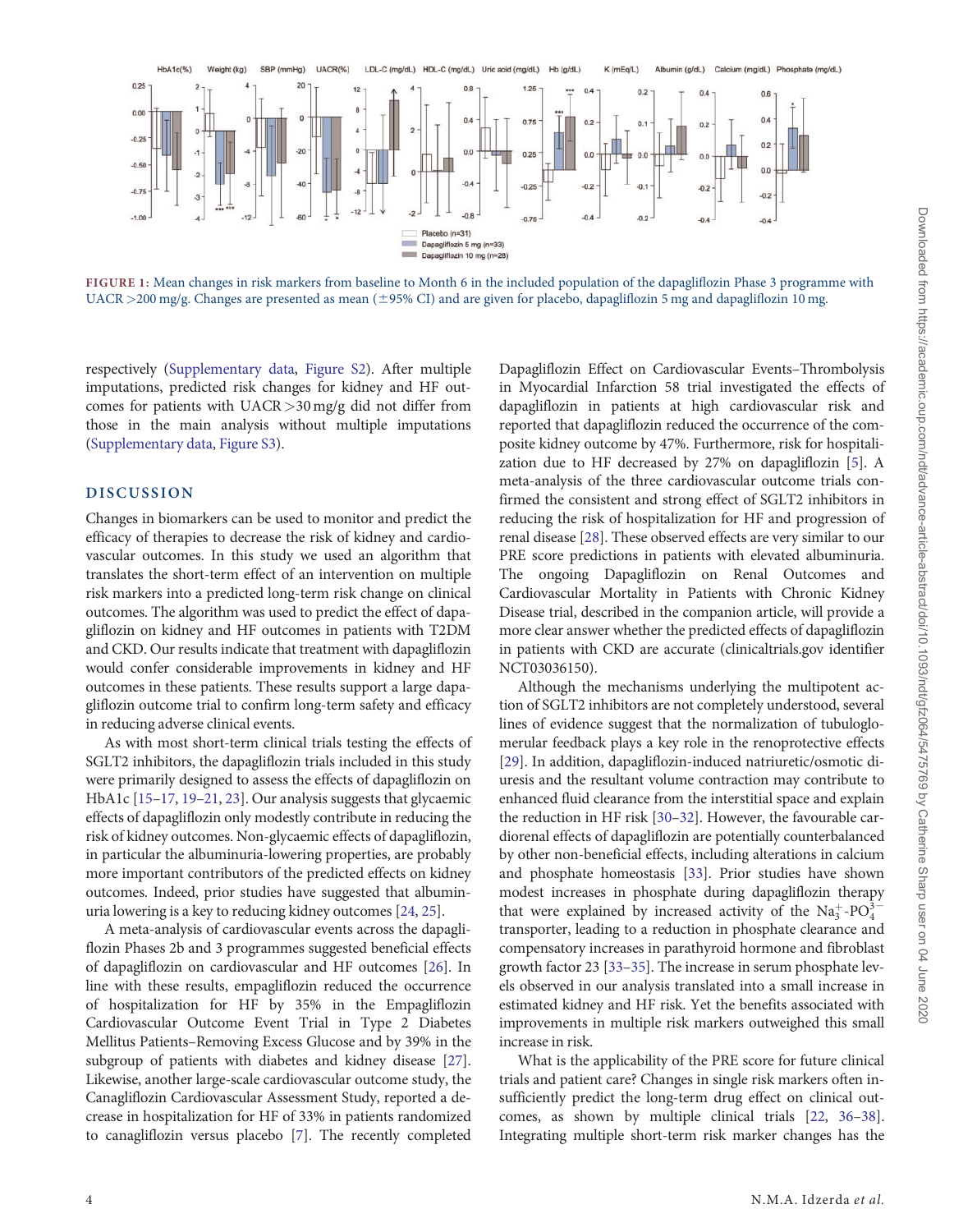<span id="page-4-0"></span>

|                                                         |         | Change in risk marker at month 6                          | Favors                                  | Favors            | <b>Predicted renal</b>                       |
|---------------------------------------------------------|---------|-----------------------------------------------------------|-----------------------------------------|-------------------|----------------------------------------------|
|                                                         |         | Placebo Dapagliflozin                                     | Dapagliflozin                           | Placebo           | risk change (%)                              |
| Hba1c (%)                                               | $-0.4$  | $-0.4$<br>$-0.5$                                          | ÷                                       |                   | $-0.9(-1.6, 0.0)$<br>$-2.5(-4.5,-0.1)$       |
| Body weight (kg)                                        | 0.8     | $-2.4$<br>$-1.9$                                          |                                         |                   | $2.8(-0.1,5.7)$<br>$2.6(-0.1,5.3)$           |
| Systolic BP (mmHg)                                      | $-3.5$  | $-6.9$<br>$-5.4$                                          |                                         |                   | $-2.2(-5.3, 1.1)$<br>$-1.5(-3.5,0.7)$        |
| UACR (mg/g <sup>*</sup> )                               | $-11.3$ | $-45.1$<br>$-44.6$                                        |                                         |                   | $-34.1(-39.5,-27.3)$<br>$-27.7(-32.7,-22.0)$ |
| LDL-C (mg/dL)                                           | $-6.5$  | $-6.6$<br>9.8                                             |                                         |                   | $0.0(-0.1,0.1)$<br>$-1.5(-7.2,3.8)$          |
| HDL-C (mg/dL)                                           | 0.8     | 0.1<br>0.7                                                |                                         |                   | $0.4(-0.8, 1.7)$<br>$0.1 (-0.2, 0.3)$        |
| Uric acid (mg/dL)                                       | $-0.3$  | $-0.1$<br>$-0.2$                                          |                                         |                   | $-1.3(-3.8, 1.1)$<br>$-2.2(-6.6, 1.9)$       |
| Hemoglobin (mg/dL)                                      | $-0.2$  | 0.6<br>0.8                                                |                                         |                   | $-7.1(-14.4, 1.2)$<br>$-8.3(-16.7,1.4)$      |
| Potassium (mmol/L)                                      | $-0.1$  | 0.1<br>0.0                                                |                                         |                   | $-8.8(-16.2,-2.3)$<br>$-1.6(-4.7,0.9)$       |
| Albumin (g/dL)                                          | $-0.04$ | 0.03<br>0.09                                              |                                         |                   | $-2.1(-4.4,0.0)$<br>$-3.7(-8.0,0.0)$         |
| Calcium (mg/dL)                                         | $-0.14$ | 0.07<br>$-0.08$                                           |                                         |                   | $-1.1$ $(-9.6, 6.4)$<br>$-0.1(-0.8, 0.5)$    |
| Phosphate (mg/dL)                                       | $-0.03$ | 0.33<br>0.27                                              |                                         |                   | $4.3(-3.3, 12.5)$<br>$3.6(-2.9, 10.4)$       |
| PRE score                                               |         |                                                           |                                         |                   | $-40.6(-52.3,-28.9)$<br>$-40.8(-51.7,-29.4)$ |
| Dapagliflozin 5 mg (n=33)<br>Dapagliflozin 10 mg (n=28) |         | $-60$                                                     | $-40$<br>$-20$<br>Renal risk change (%) | o                 |                                              |
|                                                         |         | Change in risk marker at month 6<br>Placebo Dapagliflozin | <b>Favors</b><br>Dapagliflozin          | Favors<br>Placebo | <b>Predicted HF</b><br>risk change (%)       |
| Hba1c (%)                                               | $-0.4$  | $-0.4$<br>$-0.5$                                          | o                                       |                   | $-1.0$ ( $-1.8,0.0$ )<br>$-2.9(-4.9,0.0)$    |
| Body weight (kg)                                        | 0.8     | $-2.4$<br>$-1.9$                                          |                                         |                   | $-0.5(-3.5,3.3)$<br>$-0.4(-3.3,3.1)$         |
| Systolic BP (mmHg)                                      | $-3.5$  | $-6.9$<br>$-5.4$                                          |                                         |                   | $-3.6(-7.3, 1.3)$<br>$-2.3(-4.9,0.8)$        |
| UACR (mg/g <sup>*</sup> )                               | $-11.3$ | $-45.1$<br>$-44.6$                                        |                                         |                   | $-2.4(-16.5,16.7)$<br>$-1.9(-13.1, 12.9)$    |

|                           | Change in risk marker at month 6 |                       | Favors<br>Favors     |         | <b>Predicted HF</b>                        |
|---------------------------|----------------------------------|-----------------------|----------------------|---------|--------------------------------------------|
|                           |                                  | Placebo Dapagliflozin | Dapagliflozin        | Placebo | risk change (%)                            |
| Hba1c(%)                  | $-0.4$                           | $-0.4$<br>$-0.5$      | $\overline{ }$       |         | $-1.0(-1.8,0.0)$<br>$-2.9(-4.9,0.0)$       |
| Body weight (kg)          | 0.8                              | $-2.4$<br>$-1.9$      |                      |         | $-0.5(-3.5,3.3)$<br>$-0.4(-3.3.3.1)$       |
| Systolic BP (mmHg)        | $-3.5$                           | $-6.9$<br>$-5.4$      |                      |         | $-3.6(-7.3, 1.3)$<br>$-2.3(-4.9,0.8)$      |
| UACR (mg/g <sup>*</sup> ) | $-11.3$                          | $-45.1$<br>$-44.6$    |                      |         | $-2.4(-16.5,16.7)$<br>$-1.9(-13.1, 12.9)$  |
| LDL-C (mg/dL)             | $-6.5$                           | $-6.6$<br>9.8         |                      |         | $0.0(-0.2,0.1)$<br>$-1.7(-10.6, 6.3)$      |
| HDL-C (mg/dL)             | 0.8                              | 0.1<br>0.7            |                      |         | $0.0(-1.5,1.6)$<br>$0.0 (-0.3, 0.3)$       |
| Uric acid (mg/dL)         | $-0.3$                           | $-0.1$<br>$-0.2$      |                      |         | $-2.4(-5.7,0.9)$<br>$-4.1(-9.7, 1.7)$      |
| Hemoglobin (mg/dL)        | $-0.2$                           | 0.6<br>0.8            |                      |         | $-8.7(-19.8, 4.2)$<br>$-10.1(-22.9, 4.9)$  |
| Potassium (mmol/L)        | $-0.1$                           | 0.1<br>0.0            |                      |         | $-10.1(-21.4,-0.7)$<br>$-2.5(-7.2.1.5)$    |
| Albumin (g/dL)            | $-0.04$                          | 0.03<br>0.09          | ⊢                    |         | $-2.2$ ( $-4.7,0.3$ )<br>$-3.9(-8.5, 0.5)$ |
| Calcium (mg/dL)           | $-0.14$                          | 0.07<br>$-0.08$       |                      |         | $1.0(-8.9, 10.9)$<br>$0.1(-0.7,0.9)$       |
| Phosphate (mg/dL)         | $-0.03$                          | 0.33<br>0.27          |                      |         | $3.4(-5.4, 14.8)$<br>$2.9(-4.6, 12.3)$     |
| PRE score                 |                                  |                       |                      |         | $-23.8(-43.5,-4.7)$<br>$-27.3(-47.7,-5.1)$ |
| Dapagliflozin 5 mg (n=33) |                                  | $-40$                 | $-20$<br>$\mathbf 0$ | 20      |                                            |

FIGURE 2: Predicted risk change for (A) kidney and (B) HF outcomes for patients with UACR >200 mg/g, based on changes in single risk markers and the integrated effects of all risk markers. Circles indicate the point estimates of the percentage mean change in relative risk induced by dapagliflozin compared with placebo and is given with its 95% CI.

potential to better predict long-term treatment effects [[39\]](#page-6-0). Accurate long-term risk prediction is important to better predict the long-term effect of a drug in daily patient care as well as to improve the design of clinical trials. As such, the PRE score can be used in clinical practice to better predict the long-term effect of a drug for an individual patient and during early drug development to determine if a new drug is likely to be effective and to inform power and sample size calculations [[39](#page-6-0)].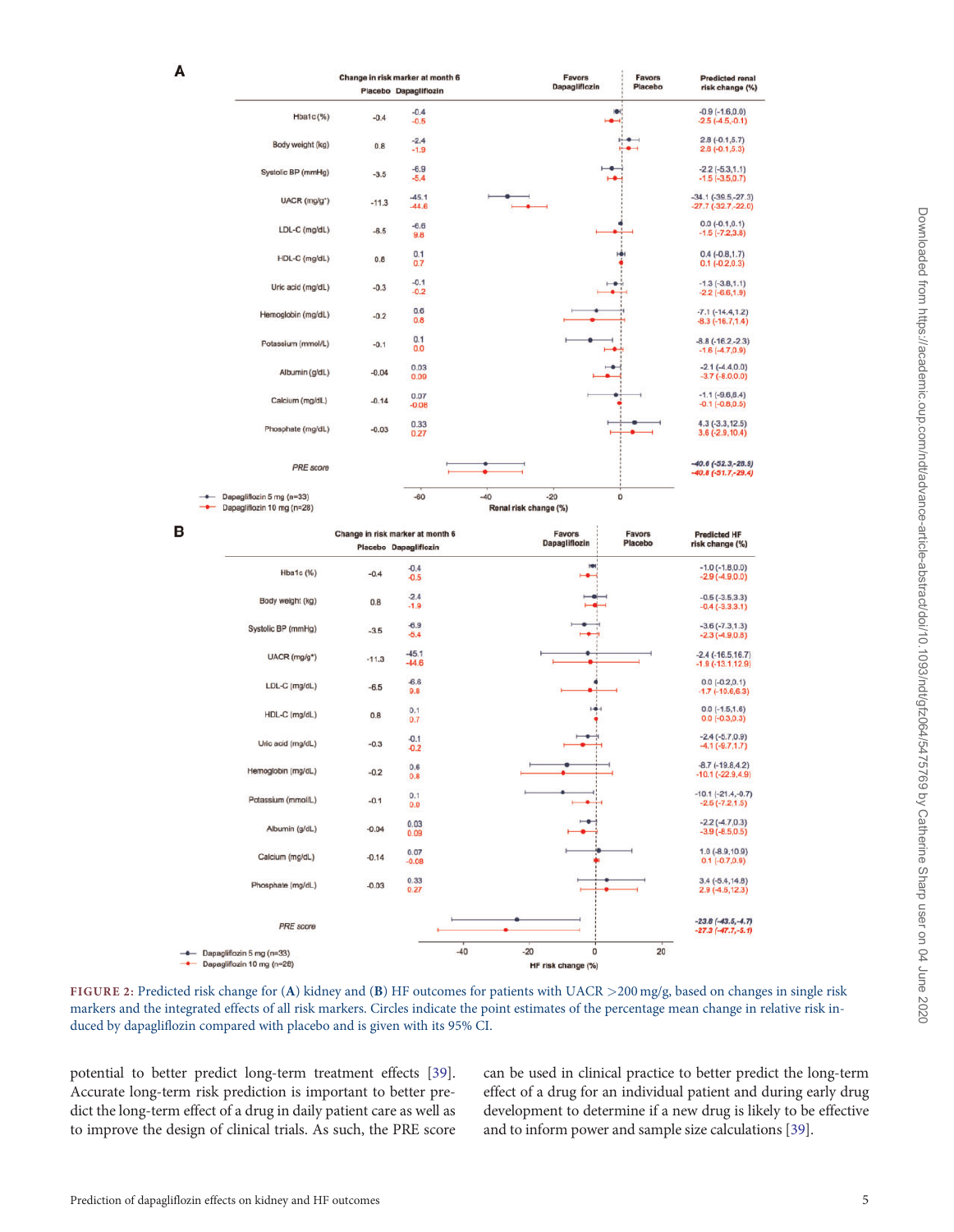<span id="page-5-0"></span>

FIGURE 3: Simulated UACR changes and the effect on kidney outcomes.

A main limitation of this study is that we could not include all relevant biomarkers that are associated with kidney and HF outcomes. For example, we ideally would have used N-terminal prohormone of brain natriuretic peptide as a marker for volume status instead of body weight, as the latter may merely represent initial volume contraction rather than sustained alterations in fluid handling. In addition, the number of patients with UACR  $>$ 200 mg/g and eGFR 30–60 mL/min/1.73 m<sup>2</sup> was relatively small, which limits the precision of our effect estimates. Furthermore, some patients did not use concomitant RAAS inhibition. In the ongoing kidney outcome trials of SGLT2 inhibitors, nearly all patients are receiving RAAS inhibition. We do not believe, however, this influences our predictions, as it has been shown that the effects of dapagliflozin on all cardiovascular risk markers included in our analysis are consistent regardless of concomitant RAAS inhibition [[40](#page-6-0)].

In conclusion, the PRE score predicted clinically meaningful reductions in kidney and HF endpoints associated with dapagliflozin therapy in patients with diabetic kidney disease. These results support a large long-term outcome trial in this population to confirm the benefits of the drug on these endpoints.

## SUPPLEMENTARY DATA

[Supplementary data](https://academic.oup.com/ndt/article-lookup/doi/10.1093/ndt/gfz064#supplementary-data) are available at ndt online.

## ACKNOWLEDGEMENTS

The dapagliflozin clinical trials were sponsored by AstraZeneca. We thank all investigators, patients and support staff.

## FUNDING

The dapagliflozin clinical trials were sponsored by AstraZeneca. This study was conducted in the framework of the Innovative Medicines Initiative BEAt-DKD programme. The BEAt-DKD project has received funding from the IMI2 Joint Undertaking under grant agreement 115974. This joint undertaking receives support from the European Union's Horizon 2020 research and innovation programme and European Federation of Pharmaceutical Industries and Associations. H.J.L.H. is supported by a Vidi grant from the Netherlands Organisation for Scientific Research (917.15.306).

#### AUTHORS' CONTRIBUTIONS

N.M.A.I. and H.J.L.H. designed the study, conducted the analyses and wrote the manuscript. D.C.W., B.V.S. and D.C.S. made contributions to the conception and design of the study and the acquisition of data. M.J.P., D.C.W., B.V.S. and D.C.S. performed revisions for important intellectual content.

## CONFLICT OF INTEREST STATEMENT

N.M.A.I. and M.J.P. report no conflicts of interest. H.J.L.H. is a consultant for AbbVie, Astellas, AstraZeneca, Boehringer Ingelheim, Fresenius, Gilead, Janssen, Merck, Mitsubishi Tanabe and MundiPharma and has a policy that all honoraria are paid to his employer. D.C.W. has received honoraria from AstraZeneca, Amgen, Boehringer Ingelheim, Janssen, GlaxoSmithKline and Vifor Fresenius. D.C.S. and B.V.S. are employees and shareholders of AstraZeneca.

## **REFERENCES**

- [1.](#page-0-0) American Diabetes Association. Standards of medical care in diabetes— 2014. Diabetes Care 2014; 37(Suppl 1): S14–S80
- [2.](#page-0-0) Jonnalagadda VG, Kasala ER, Sriram CS. Diabetes and heart failure: are we in the right direction to find the right morsel for success? JACC Heart Fail 2018; 6: 270
- [3.](#page-0-0) Lambers Heerspink HJ, Chertow GM, Akizawa T et al. Baseline characteristics in the Bardoxolone methyl EvAluation in patients with chronic kidney disease and type 2 diabetes mellitus: the Occurrence of renal eveNts (BEACON) trial. Nephrol Dial Transplant 2013; 28: 2841–2850
- [4.](#page-0-0) Wen CP, Chang CH, Tsai MK et al. Diabetes with early kidney involvement may shorten life expectancy by 16 years. Kidney Int 2017; 92: 388–396
- [5.](#page-3-0) Wiviott SD, Raz I, Bonaca MP et al. Dapagliflozin and cardiovascular outcomes in type 2 diabetes. N Engl J Med 2019; 380: 347–357
- 6. Wanner C, Lachin JM, Inzucchi SE et al. Empagliflozin and clinical outcomes in patients with type 2 diabetes mellitus, established cardiovascular disease, and chronic kidney disease. Circulation 2018; 137: 119–129
- [7.](#page-3-0) Neal B, Perkovic V, Mahaffey KW et al. Canagliflozin and cardiovascular and renal events in type 2 diabetes. N Engl J Med 2017; 377: 644–657
- [8.](#page-0-0) Cefalu WT, Leiter LA, Yoon KH et al. Efficacy and safety of canagliflozin versus glimepiride in patients with type 2 diabetes inadequately controlled with metformin (CANTATA-SU): 52 week results from a randomised, double-blind, phase 3 non-inferiority trial. Lancet 2013; 382: 941–950
- [9.](#page-1-0) Heerspink HJ, Johnsson E, Gause-Nilsson I et al. Dapagliflozin reduces albuminuria in patients with diabetes and hypertension receiving reninangiotensin blockers. Diabetes Obes Metab 2016; 18: 590–597
- [10](#page-1-0). Fioretto P, Stefansson BV, Johnsson E et al. Dapagliflozin reduces albuminuria over 2 years in patients with type 2 diabetes mellitus and renal impairment. Diabetologia 2016; 59: 2036–2039
- 11. Sjostrom CD, Johansson P, Ptaszynska A et al. Dapagliflozin lowers blood pressure in hypertensive and non-hypertensive patients with type 2 diabetes. Diab Vasc Dis Res 2015; 12: 352–358